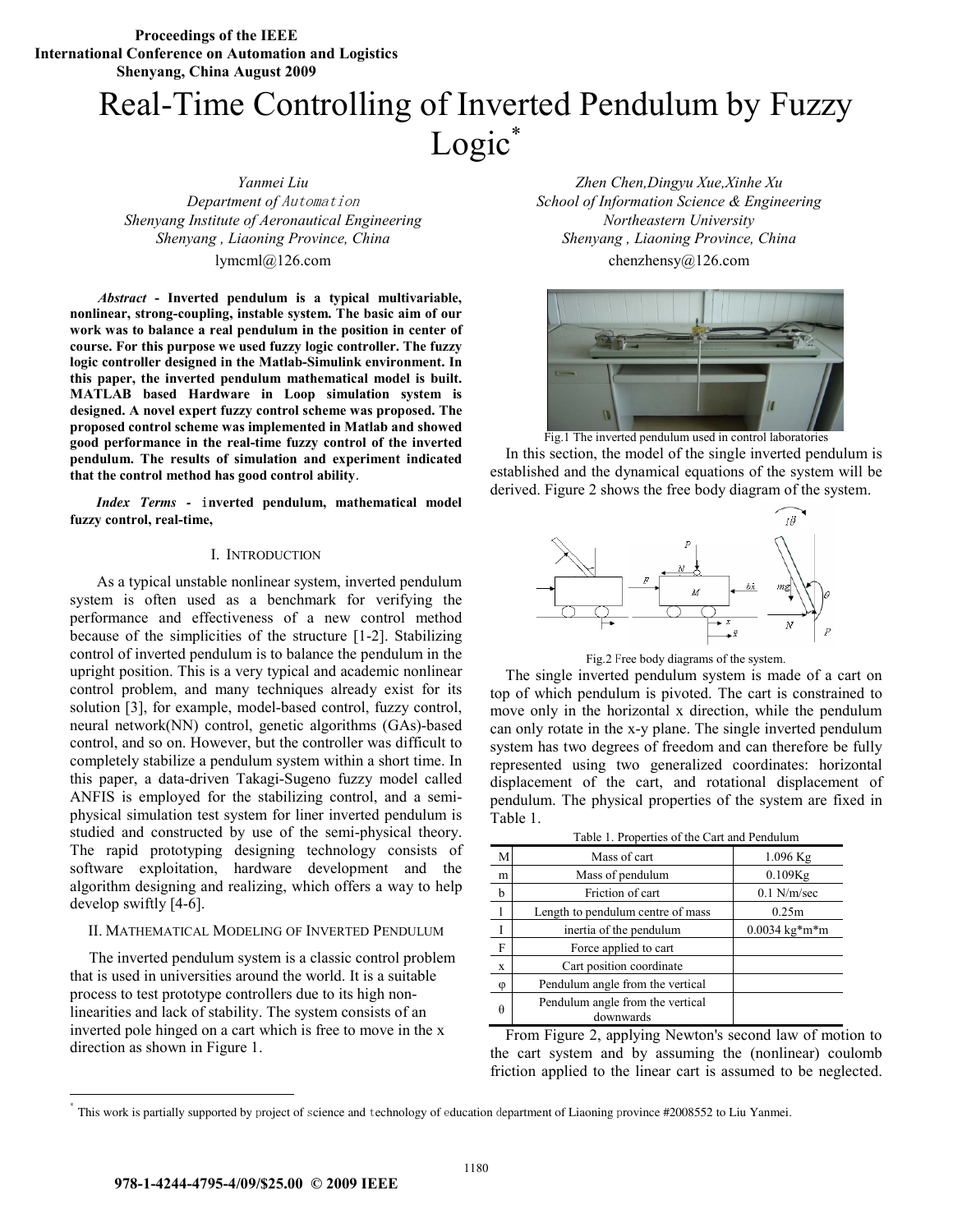Moreover, the force on the linear cart due to the pendulum's action has also been neglected in the presently developed model. the following dynamic equations in horizontal direction (1) and vertical direction (2) are determined.

Horizontal direction:

$$
M\ddot{x} = F - b\dot{x} - N
$$
  
\n
$$
N = m\frac{d^2}{dt^2}(x + l\sin\theta)
$$
  
\n
$$
N = m\ddot{x} + ml\ddot{\theta}\cos\theta - ml\dot{\theta}^2\sin\theta
$$
  
\n
$$
(M + m)\ddot{x} + b\dot{x} + ml\ddot{\theta}\cos\theta - ml\dot{\theta}^2\sin\theta = F
$$
 (1)

Vertical direction:

$$
P - mg = m \frac{d^2}{dt^2} (l \cos \theta)
$$
  
\n
$$
\text{al so: } P - mg = -ml \ddot{\theta} \sin \theta - ml \dot{\theta}^2 \cos \theta
$$
  
\n
$$
-Pl \sin \theta - NI \cos \theta = I \ddot{\theta}
$$
  
\n
$$
\theta = \pi + \phi, \cos \phi = -\cos \theta, \sin \phi = -\sin \theta
$$
  
\n
$$
I = \frac{1}{3}ml^2
$$
  
\n
$$
\frac{4}{3}ml^2 \ddot{\theta} + mgl \sin \theta = -ml \ddot{x} \cos \theta
$$
  
\n
$$
\text{Sumses: } \theta = \pi + \phi \quad (1)
$$

Suppose:  $\theta = \pi + \varphi$ ,  $\langle 1, \rangle$  $\cos\theta = -1$ ,  $\sin\theta = -\phi$ ,  $\left(\frac{d\theta}{dt}\right)^2 = 0$  $, u = F$ 

The linearized model can be obtained by considering the small variations about the equilibrium point when the pendulum is at upright position and neglecting higher order term. After linearization, the dynamic equations (3) and equation (4) are obtained:

$$
\begin{cases} \frac{4}{3}l\ddot{\phi} - g\phi = \ddot{x} \\ (M+m)\ddot{x} + b\dot{x} - ml\ddot{\phi} = u \end{cases}
$$
 (3)

Applying the Laplace transform, yields the transfer function, such that:

$$
\begin{cases} (I + ml^2)\Phi(s)s^2 - mgl\Phi(s) = mlX(s)s^2\\ (M + m)X(s)s^2 + bX(s)s - ml\Phi(s)s^2 = U(s)_{(4)} \end{cases}
$$

By manipulating the dynamics equations (3) and equation (4), and substituting the parameter values of the cart and pendulum, the following transfer function of the pendulum's angle and transfer function of cart's position are obtained as shown in equation (5) and equation (6) respectively.

$$
\frac{\Phi(s)}{X(s)} = \left[\frac{4}{3}l - \frac{g}{s^2}\right]
$$
\n
$$
\frac{\Phi(s)}{U(s)} = \frac{\frac{m l}{q}s^2}{s^4 + \frac{\frac{4}{3}bm l^2}{g}s^3 - \frac{(M + m)mgl}{q}s^2 - \frac{bmgl}{g}s}
$$
\n
$$
q = [(M + m)(I + ml^2) - (ml)^2]
$$
\n
$$
\frac{\Phi(s)}{X(s)} = \frac{0.02725s^2}{0.0102125s^2 - 0.26705}
$$
\n(5)

$$
\frac{\Phi(s)}{U(s)} = \frac{2.35655s}{s^3 + 0.0883167s^2 - 27.9169s - 2.30942} (6)
$$

The transfer functions can be represented in state–space form and output equation as stated by equation (7) and equation (8).

$$
\begin{cases}\n\dot{x} = \dot{x} \\
\ddot{x} = \frac{-4b}{(4M+m)}\dot{x} + \frac{3mg}{(4M+m)}\phi + \frac{4}{(4M+m)}u \\
\dot{\phi} = \dot{\phi}\n\end{cases}
$$
\n(7)

$$
\begin{bmatrix} \ddot{\phi} = \frac{-3b}{(4M+m)l} \dot{x} + \frac{3g(M+m)}{(4M+m)l} \phi + \frac{3}{(4M+m)l} u \\ \begin{bmatrix} \dot{x} \\ \ddot{x} \\ \dot{\phi} \end{bmatrix} = \begin{bmatrix} 0 & 1 & 0 & 0 \\ 0 & \frac{-4b}{(4M+m)} & \frac{3mg}{(4M+m)} & 0 \\ 0 & 0 & 0 & 1 \\ 0 & \frac{-3b}{(4M+m)l} & \frac{3g(M+m)}{(4M+m)l} & 0 \end{bmatrix} \begin{bmatrix} x \\ \dot{x} \\ \phi \end{bmatrix} + \begin{bmatrix} 0 \\ \frac{4}{(4M+m)} \\ 0 \\ \frac{3}{(4M+m)l} \end{bmatrix} u
$$

$$
y = \begin{bmatrix} x \\ \phi \end{bmatrix} = \begin{bmatrix} 1 & 0 & 0 & 0 \\ 0 & 0 & 1 & 0 \end{bmatrix} \begin{bmatrix} x \\ \dot{x} \\ \phi \end{bmatrix} + \begin{bmatrix} 0 \\ 0 \end{bmatrix} u
$$
(8)

Equation (1) and equation (2) can be used to design the fuzzy logic controller while equations  $(5)$ ,  $(6)$ ,  $(7)$  and  $(8)$  can be used to design other controllers such as PID , LQR etc.

## III. FUZZY CONTROLLER DESIGN

 From the practical point of view, real-time control requires some simplification of the experimental model, and human intervention is always necessary for this type of control. In general, a controller based on the experience of the human operator is desired for the practical purpose. Fuzzy controllers use heuristic information in developing design methodologies for control of non-linear dynamic systems. This approach eliminates the need for comprehensive knowledge and mathematical modeling of the system. A fuzzy



control system is shown in Figure 3.

Fig.3 Fuzzy control system architecture

The aim of fuzzy control is normally to substitute a fuzzy rule-based system for a skilled human operator. When the pendulum leans in one direction, the control algorithm will try to move the cart under it with appropriate speed and direction. In this case, the algorithm will take the inputs i.e. the pendulum angle and cart position measured by encoders, then tell the cart which way and how fast to move. The paper presents the stages of development of the fuzzy controller for an inverted pendulum by developing a two-input, one output,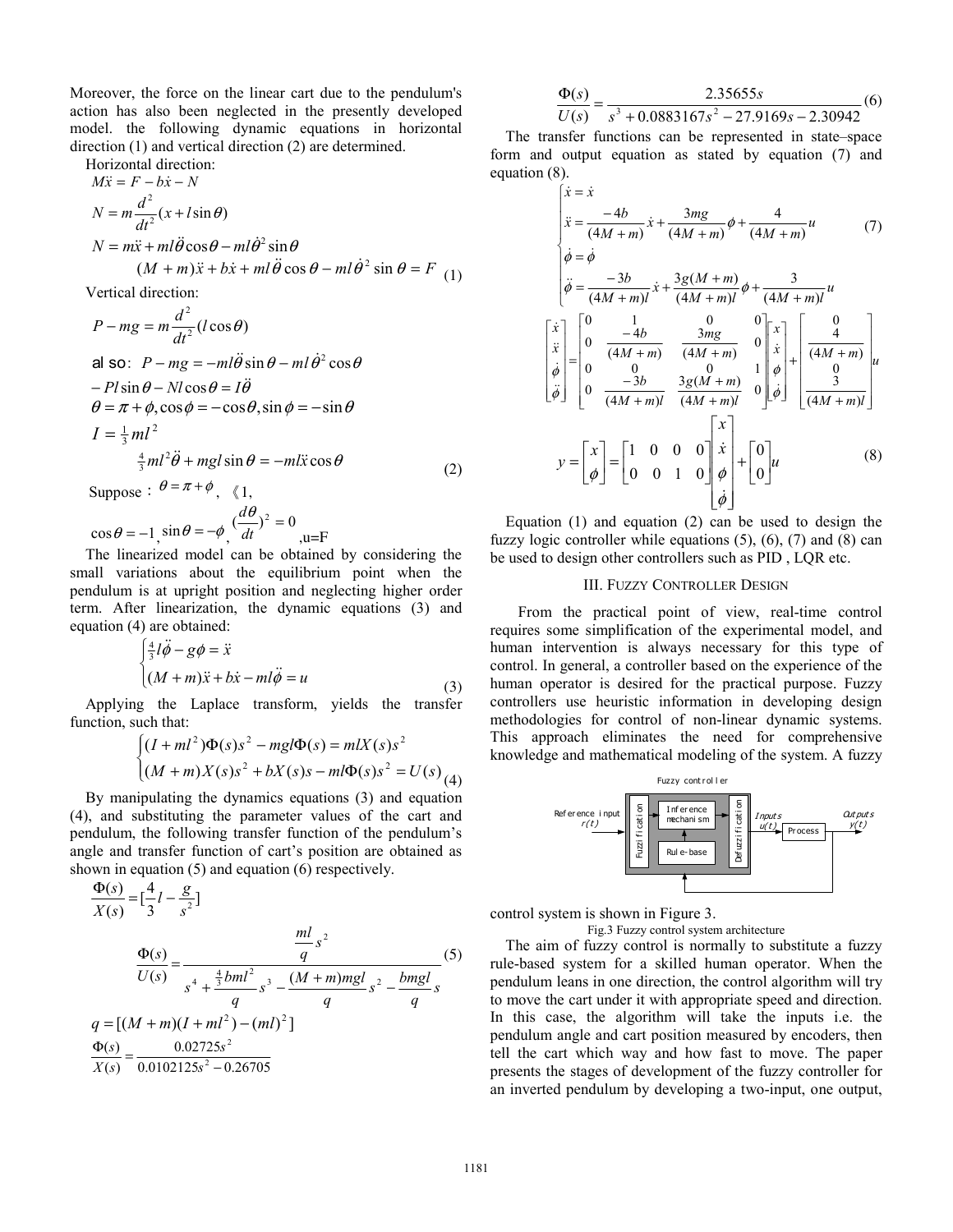Mamdani type system. The fuzzy sets of two-input $(\theta, \dot{\theta})$  and one output(u) are designed in Figure 4.



Note that we are using "NS" as an abbreviation for "negative small in size" and so on for the other variables. Such abbreviations help keep the linguistic descriptions short yet precise:

- "NB" to represent "negative big"
- "NM" to represent "negative medium"
- "ZE" to represent "zero"
- "PS" to represent "positive small".
- "PM" to represent "positive medium"
- "PB" to represent " positive big"

The expert knowledge is formulated as a collection of ifthen rules and the associated membership functions. In addition, the choice of membership functions (MFs) and rule base of the Takagi-Sugeno fuzzy controller will affect the performance of the system. The fuzzy controller with ANFIS architecture can formalize a systematic approach to generate the fuzzy rule and MFs.

Figure 5 shows ANFIS model structure using ANFIS GUI editor from Math Work Inc. The input -output parameters and rule base cannot be shown here due to limited space.



Fig.5 ANFIS model structure

The number of fuzzy control rules was significantly reduced by combining related variables, and the control performance was greatly improved by adopting suitable rulebase according to the angle of the pole with the vertical. In this paper, the initial linear relationship between input and output are described in 49 fuzzy-if-then rules which are represented in the format as table 2.

Table 2. The rule base

| $_{\rm cc}$<br>e | NB | <b>NM</b> | <b>NS</b> | ZE        | <b>PS</b> | <b>PM</b> | PB        |  |  |  |
|------------------|----|-----------|-----------|-----------|-----------|-----------|-----------|--|--|--|
| NB               | NB | NB        | NB        | NB        | NB        | <b>NM</b> | ZE        |  |  |  |
| <b>NM</b>        | NB | NB        | NB        | NB        | NM        | ZE        | <b>PM</b> |  |  |  |
| <b>NS</b>        | NB | NB        | NB        | <b>NM</b> | ZE        | <b>PM</b> | PB        |  |  |  |
| ZE               | NB | NB        | <b>NM</b> | ZE        | <b>PM</b> | PB        | PB        |  |  |  |
| <b>PS</b>        | NB | NM        | ZE        | <b>PM</b> | <b>PB</b> | PB        | PB        |  |  |  |
| <b>PM</b>        | NM | ZE        | PM        | PB        | PB        | PB        | PB        |  |  |  |
| PB               | ZE | <b>PM</b> | PB        | PB        | PВ        | PB        | PB        |  |  |  |

Use either SI (MKS) or CGS as primary units. (SI units are encouraged.) English units may be used as secondary units (in parentheses). An exception would be the use of English units as identifiers in trade, such as "3.5-inch disk drive."

 Avoid combining SI and CGS units, such as current in amperes and magnetic field in oersteds. This often leads to confusion because equations do not balance dimensionally. If you must use mixed units, clearly state the units for each quantity that you use in an equation.

#### IV. SIMULATION AND EXPERIMENTAL TESTS

 The structure of the inverted pendulum system by Simulink is shown in Figure 6. Applying the dynamic model of inverted pendulum obtained in section 2, Figures 7 show control results of the inverted pendulum system by Simulink simulation.



Fig.7 The simulation result of the inverted pendulum

The semi-physical simulation test system provides a sound environment to develop and test controller aimed to inverted pendulum. It integrates the controller model with the physical environment to form a simulation system with hardware in the loop. In this system, PC accomplishes three tasks, which are